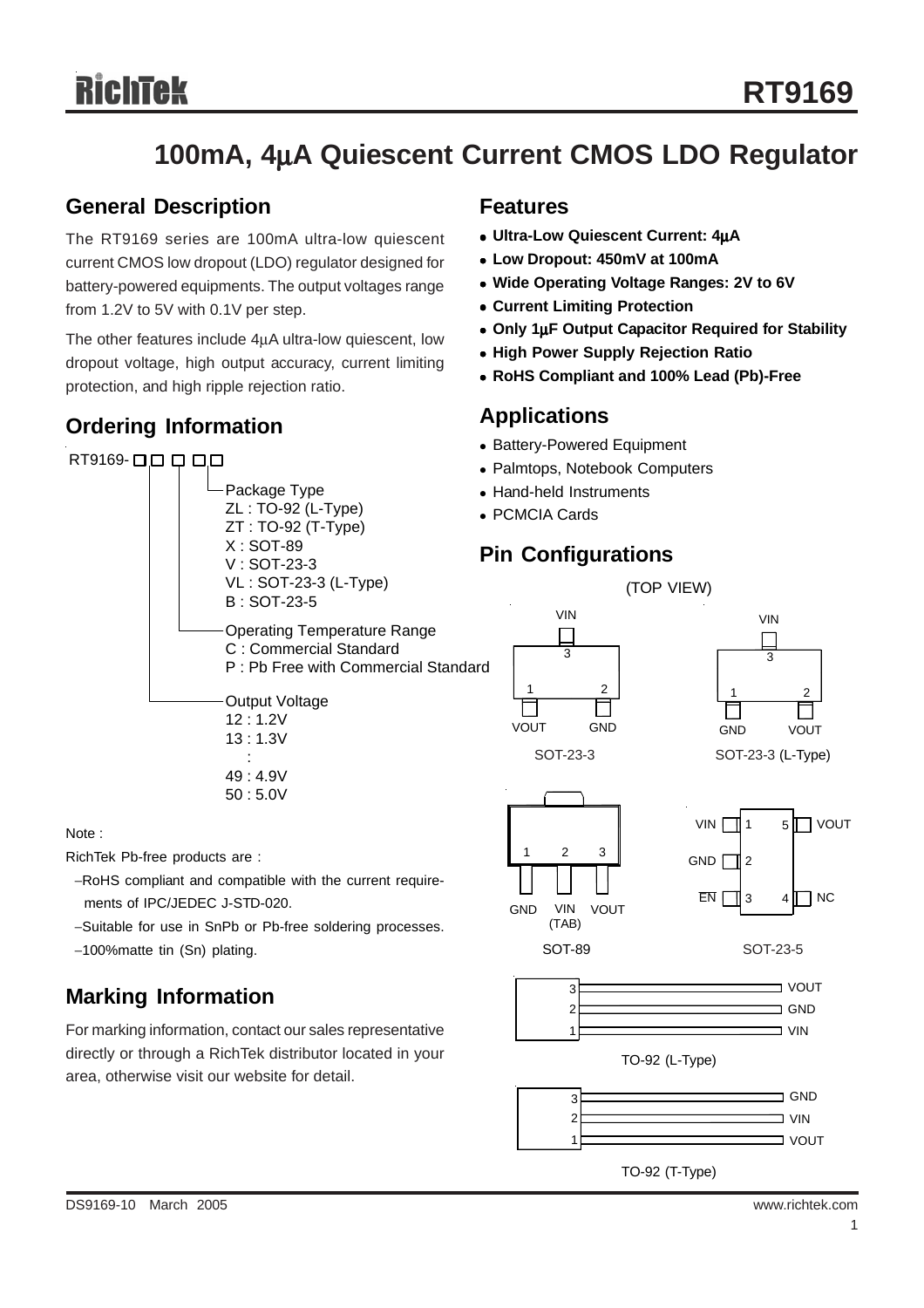# **Typical Application Circuit**



# **Functional Pin Description**

| <b>Pin Name</b> | <b>Pin Function</b>       |  |  |
|-----------------|---------------------------|--|--|
| VIN             | Power Input               |  |  |
| VOUT            | <b>Output Voltage</b>     |  |  |
| 3ND             | Ground                    |  |  |
|                 | Chip Enable Control Input |  |  |

# **Function Block Diagram**



# **Absolute Maximum Ratings**

| • Power Dissipation, $P_D @ T_A = 25^{\circ}C$ |  |
|------------------------------------------------|--|
|                                                |  |
|                                                |  |
|                                                |  |
|                                                |  |
|                                                |  |
|                                                |  |
| • Package Thermal Resistance (Note 1)          |  |
|                                                |  |
|                                                |  |
|                                                |  |
|                                                |  |
|                                                |  |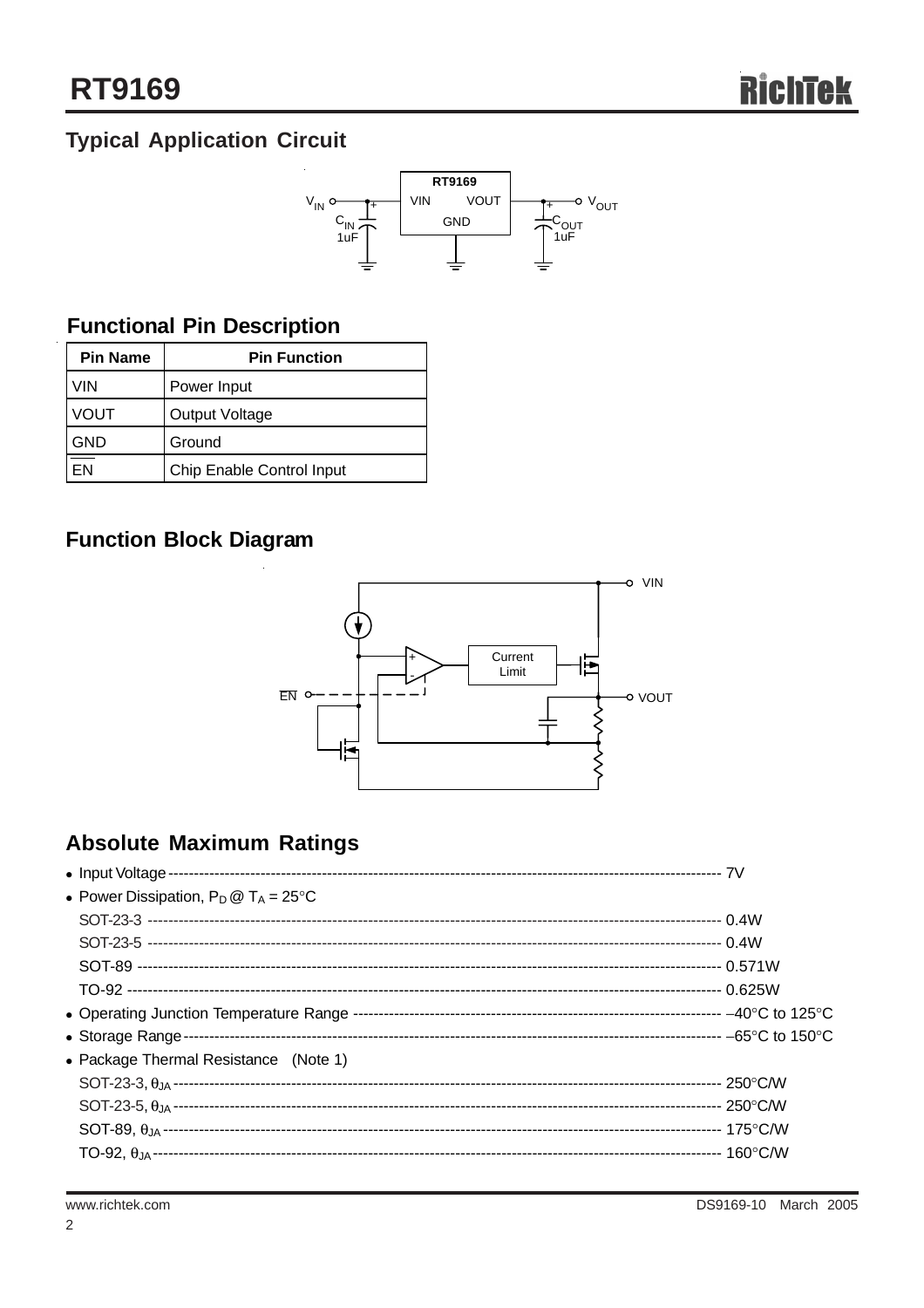## **Electrical Characteristics**

| <b>Parameter</b>                   |           | Symbol                      | <b>Test Conditions</b>                                                     | Min            | <b>Typ</b> | <b>Max</b>               | <b>Units</b>    |
|------------------------------------|-----------|-----------------------------|----------------------------------------------------------------------------|----------------|------------|--------------------------|-----------------|
| Input Voltage Range                |           | V <sub>IN</sub>             |                                                                            | $\overline{2}$ | --         | 6                        | $\vee$          |
| <b>Output Voltage Accuracy</b>     |           | $\Delta V_{\text{OUT}}$     | $I_L = 1mA$                                                                | $-2$           | --         | $+2$                     | $\%$            |
| Maximum Output Current             |           | $I_{MAX}$                   | $V_{IN} = V_{OUT} + 0.6V, V_{IN} \ge 3.6V$                                 | 100            | --         | $-$                      | mA              |
| <b>Current Limit</b>               |           | <b>LIM</b>                  | $I_L = 100mA$                                                              | 150            | 250        | $-$                      | mA              |
| <b>GND Pin Current</b>             |           |                             | No Load                                                                    | --             | 4          | $\overline{7}$           | μA              |
|                                    |           | lg                          | $I_{OUT} = 100mA$                                                          |                | 4          | 10                       | μA              |
|                                    |           |                             | $I_{OUT} = 1mA$ , $V_{IN} \ge 3.6V$                                        | --             | 4          | 10                       | mV              |
| Dropout Voltage                    |           | <b>VDROP</b>                | $I_{OUT} = 50mA$ , $V_{IN} \ge 3.6V$                                       | --             | 200        | 300                      |                 |
|                                    |           |                             | $I_{OUT} = 100mA$ , $V_{IN} \ge 3.6V$                                      | --             | 450        | 600                      |                 |
| Line Regulation                    |           | $\Delta \rm{V}_{\rm{LINE}}$ | $V_{IN} = (V_{OUT} + 0.3V)$ to 6V,<br>$V_{IN} \geq 3.6V$ , $I_{OUT} = 1mA$ | $-0.2$         | --         | $+0.2$                   | %N              |
| Load Regulation                    |           | $\Delta V$ LOAD             | $I_{LOUT}$ = 0mA to 100mA                                                  | --             | 0.01       | 0.04                     | $%$ /mA         |
| <b>Output Noise</b>                |           | $e_{NO}$                    | $BW = 100Hz$ to 50kHz<br>$C_{\text{OUT}} = 10 \mu F$                       | --             | 250        | $\overline{\phantom{a}}$ | μV              |
| <b>Ripple Rejection</b>            |           | <b>PSRR</b>                 | $F = 1$ kHz, $C_{OUT} = 1 \mu F$                                           | --             | 30         | $-$                      | dB              |
| <b>Standby Current</b>             | RT9169-CB |                             | $EN = V_{IN}$                                                              | --             | 0.1        | 1                        | μA              |
| <b>EN Threshold</b>                |           |                             |                                                                            | 0.6            | 1          | $\overline{2}$           | V               |
| <b>Thermal Shutdown Protection</b> |           |                             |                                                                            | 125            |            |                          | $\rm ^{\circ}C$ |

( $V_{IN}$  = 5.5V,  $C_{IN}$  = 1 $\mu$ F,  $C_{OUT}$  = 1 $\mu$ F, T<sub>A</sub> = 25°C, unless otherwise specified)

**Note 1.**  $\theta_{JA}$  is measured in the natural convection at  $T_A = 25^\circ \text{C}$  on a low effective thermal conductivity test board of JEDEC 51-3 thermal measurement standard.

### **Application Information**

A 1 $\mu$ F (or larger) capacitor is recommended between V<sub>OUT</sub> and GND for stability. The part may oscillate without the capacitor. Any type of capacitor can be used, but not Aluminum electrolytes when operating below –25°C. The capacitance may be increased without limit.

A 1 $\mu$ F capacitor (or larger) should be placed between  $V_{IN}$  to GND.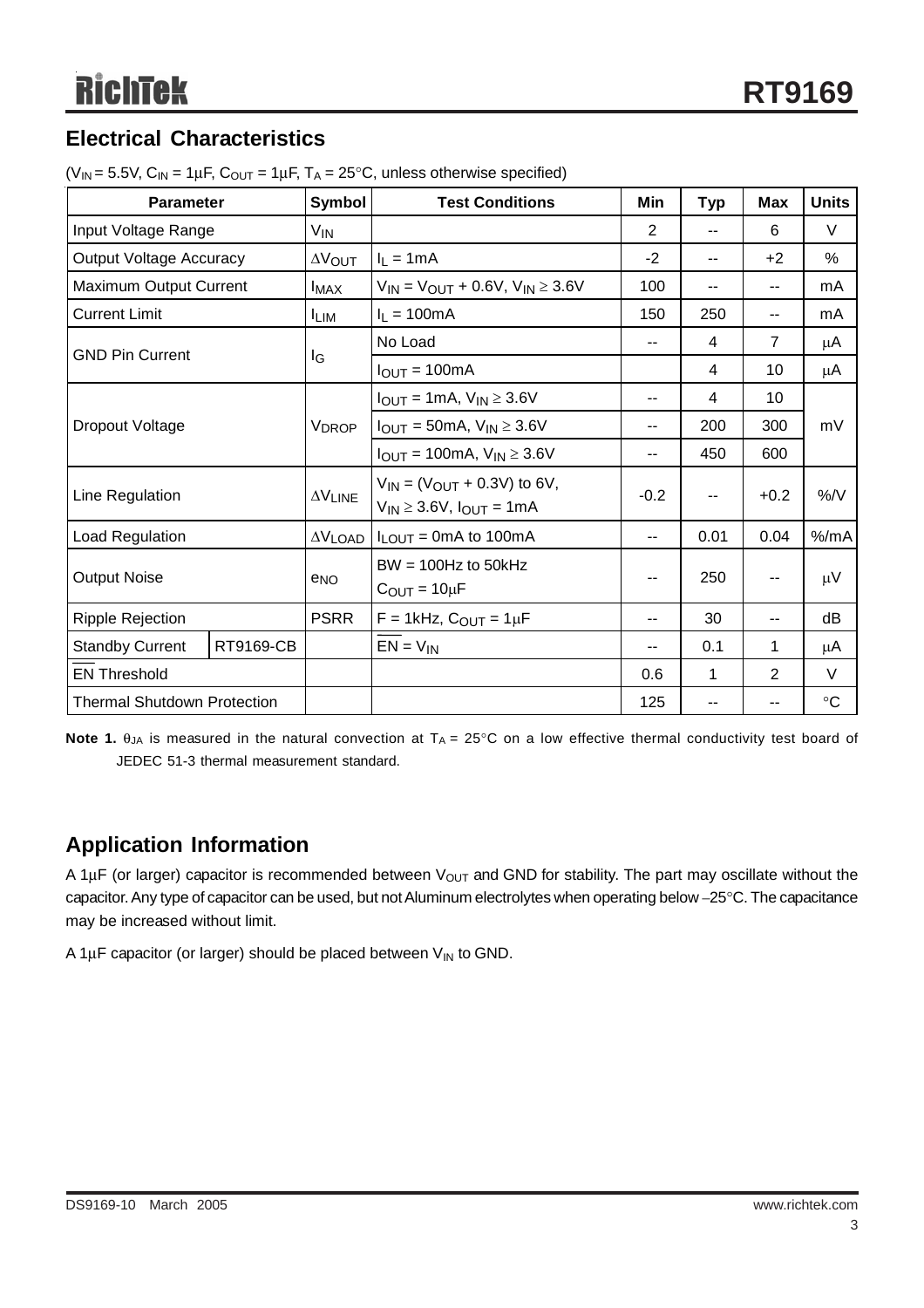# **Typical Operating Characteristics**

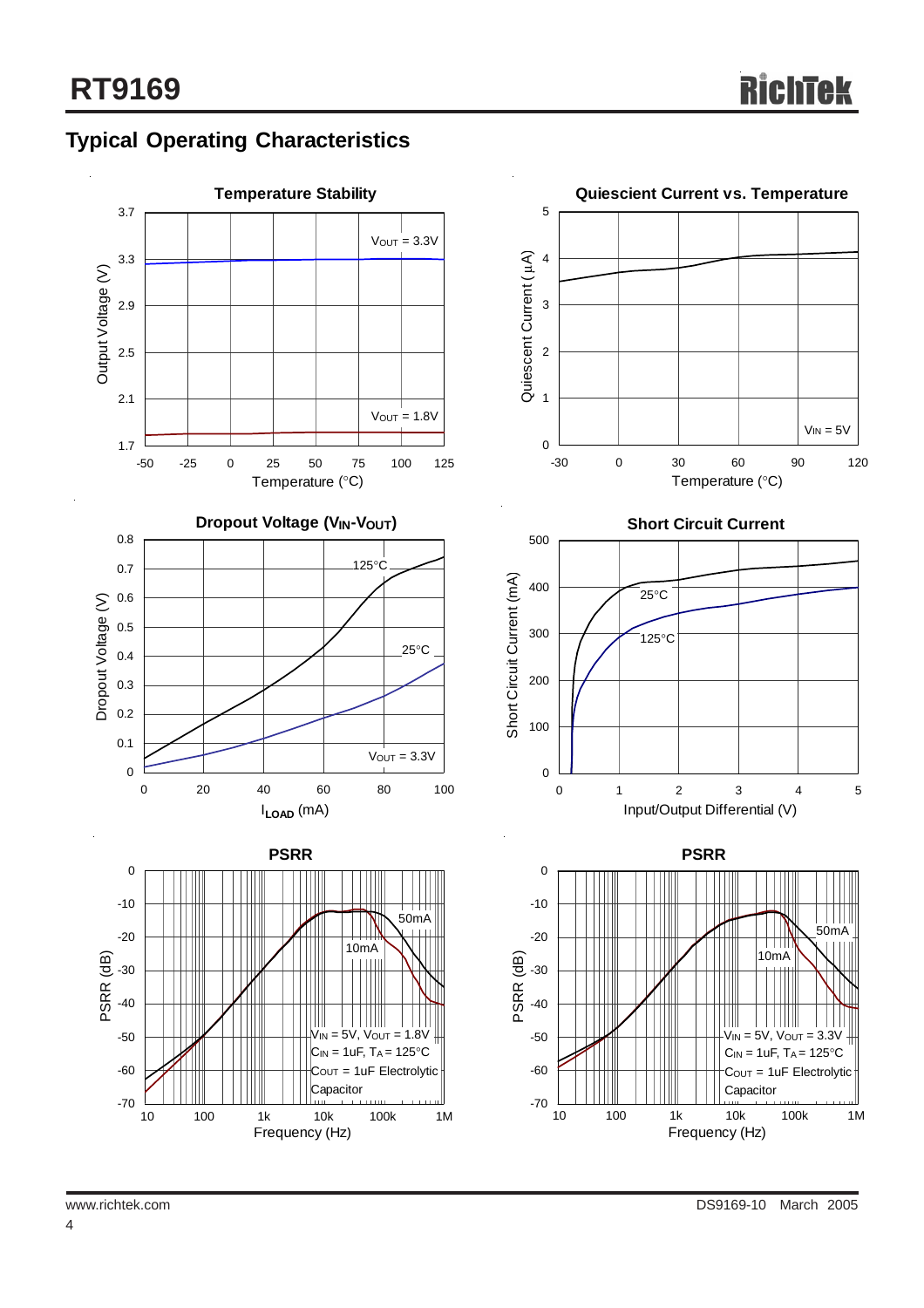

**Load Transient Response**





**Line Transient Response** Output Voltage<br>Deviation (mV) 200  $T_A = 25^{\circ}$ C Output Voltage Deviation (mV)  $V_{\text{OUT}} = 3.3V$  $\frac{1}{1}$ Iout = 50mA COUT = 1uF Electrolytic 100  $\mathcal{C}_{\mathcal{C}}$ ≈<del>™™™™™™™™™™™™™™™</del>≈ Input Voltage<br>Deviation (V) Input Voltage Deviation (V) 6 5 4 3 Time (1ms/Div)



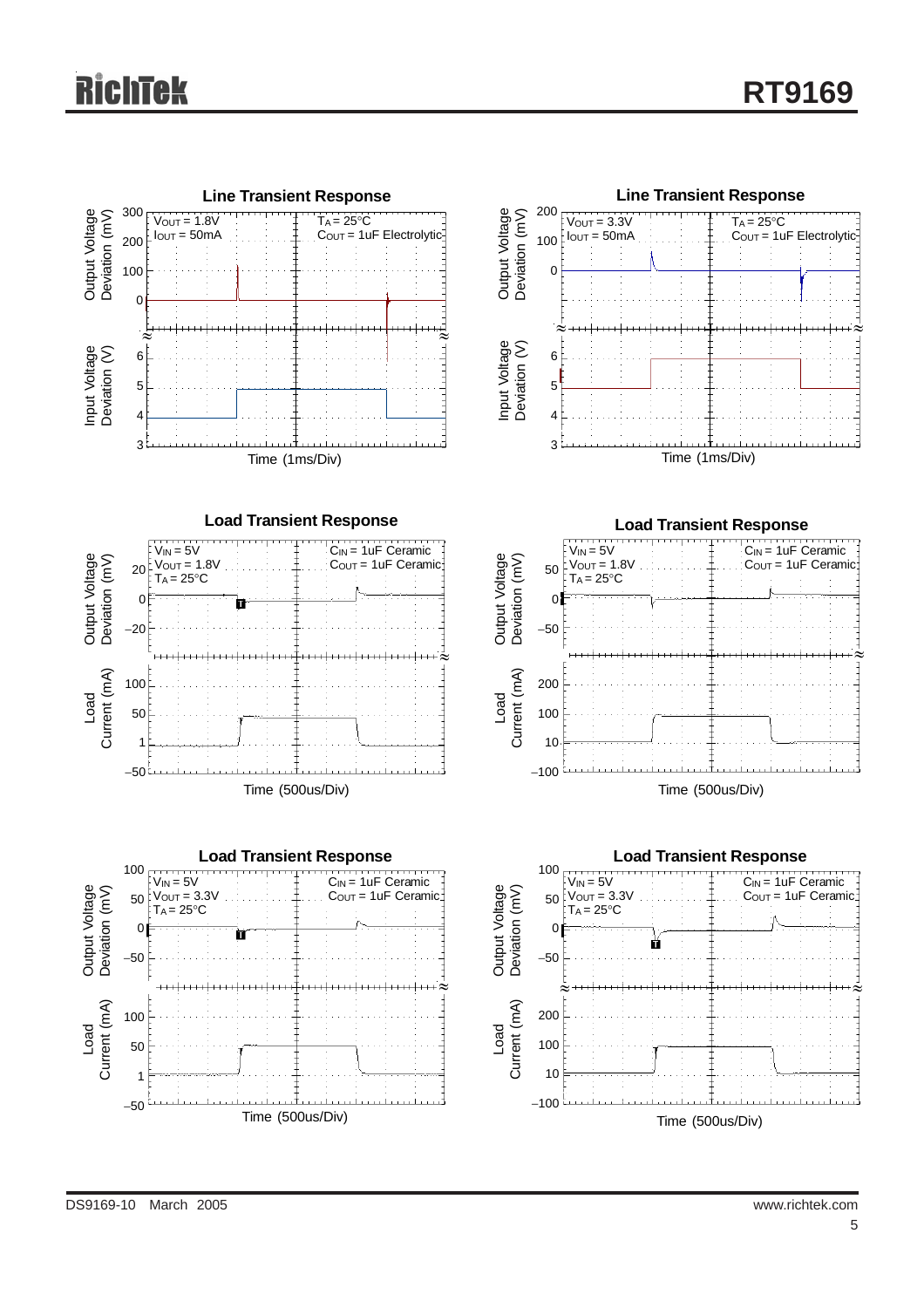# **Outline Dimension**



|                | <b>Dimensions In Millimeters</b> |       | <b>Dimensions In Inches</b> |            |
|----------------|----------------------------------|-------|-----------------------------|------------|
| <b>Symbol</b>  | Min                              | Max   | Min                         | <b>Max</b> |
| A              | 0.889                            | 1.295 | 0.035                       | 0.051      |
| A <sub>1</sub> | 0.000                            | 0.152 | 0.000                       | 0.006      |
| в              | 1.397                            | 1.803 | 0.055                       | 0.071      |
| b              | 0.356                            | 0.508 | 0.014                       | 0.020      |
| С              | 2.591                            | 2.997 | 0.102                       | 0.118      |
| D              | 2.692                            | 3.099 | 0.106                       | 0.122      |
| е              | 1.803                            | 2.007 | 0.071                       | 0.079      |
| Н              | 0.080                            | 0.254 | 0.003                       | 0.010      |
|                | 0.300                            | 0.610 | 0.012                       | 0.024      |

**SOT-23-3 Surface Mount Package**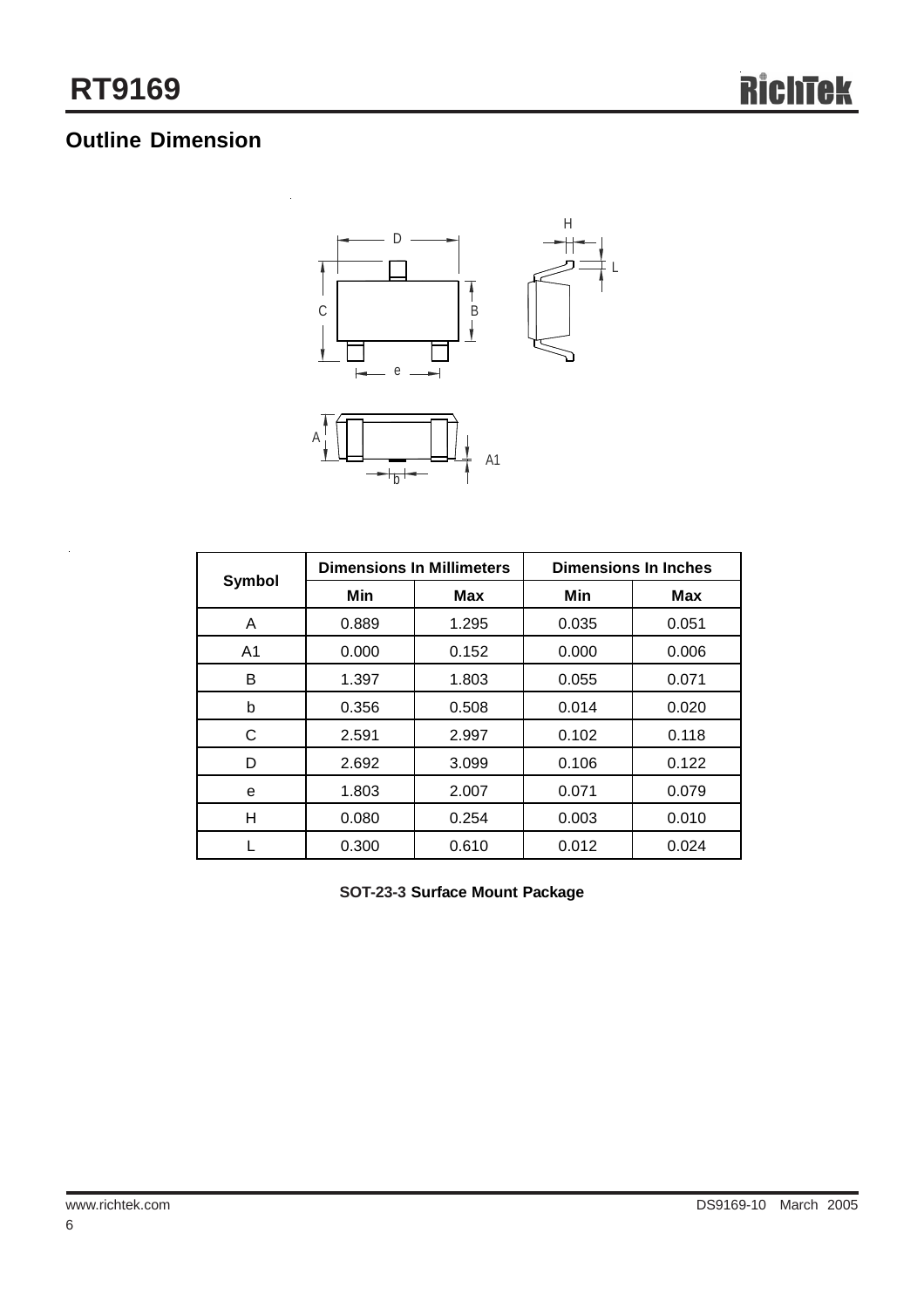

|                | <b>Dimensions In Millimeters</b> |            | <b>Dimensions In Inches</b> |            |
|----------------|----------------------------------|------------|-----------------------------|------------|
| Symbol         | Min                              | <b>Max</b> | Min                         | <b>Max</b> |
| A              | 0.889                            | 1.295      | 0.035                       | 0.051      |
| A <sub>1</sub> | 0.000                            | 0.152      | 0.000                       | 0.006      |
| B              | 1.397                            | 1.803      | 0.055                       | 0.071      |
| b              | 0.356                            | 0.559      | 0.014                       | 0.022      |
| C              | 2.591                            | 2.997      | 0.102                       | 0.118      |
| D              | 2.692                            | 3.099      | 0.106                       | 0.122      |
| е              | 0.838                            | 1.041      | 0.033                       | 0.041      |
| н              | 0.080                            | 0.254      | 0.003                       | 0.010      |
|                | 0.300                            | 0.610      | 0.012                       | 0.024      |

**SOT-23-5 Surface Mount Package**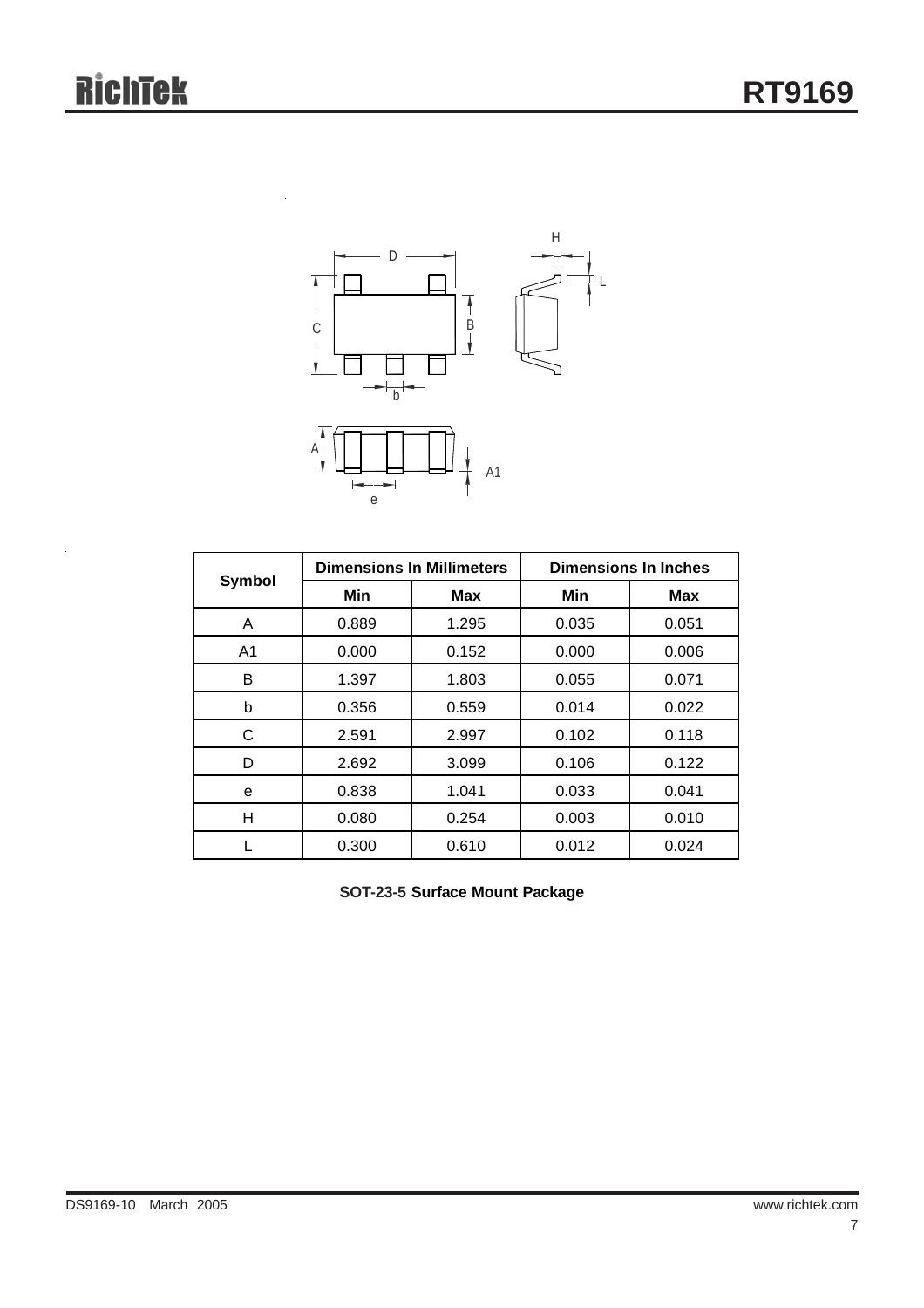

|                | <b>Dimensions In Millimeters</b> |       | <b>Dimensions In Inches</b> |       |
|----------------|----------------------------------|-------|-----------------------------|-------|
| <b>Symbol</b>  | Min                              | Max   | Min                         | Max   |
| A              | 1.397                            | 1.600 | 0.055                       | 0.063 |
| b              | 0.356                            | 0.483 | 0.014                       | 0.019 |
| B              | 2.388                            | 2.591 | 0.094                       | 0.102 |
| b1             | 0.406                            | 0.533 | 0.016                       | 0.021 |
| C              | 3.937                            | 4.242 | 0.155                       | 0.167 |
| C <sub>1</sub> | 0.787                            | 1.194 | 0.031                       | 0.047 |
| D              | 4.394                            | 4.597 | 0.173                       | 0.181 |
| D1             | 1.397                            | 1.753 | 0.055                       | 0.069 |
| e              | 1.448                            | 1.549 | 0.057                       | 0.061 |
| н              | 0.356                            | 0.432 | 0.014                       | 0.017 |

**3-Lead SOT-89 Surface Mount Package**